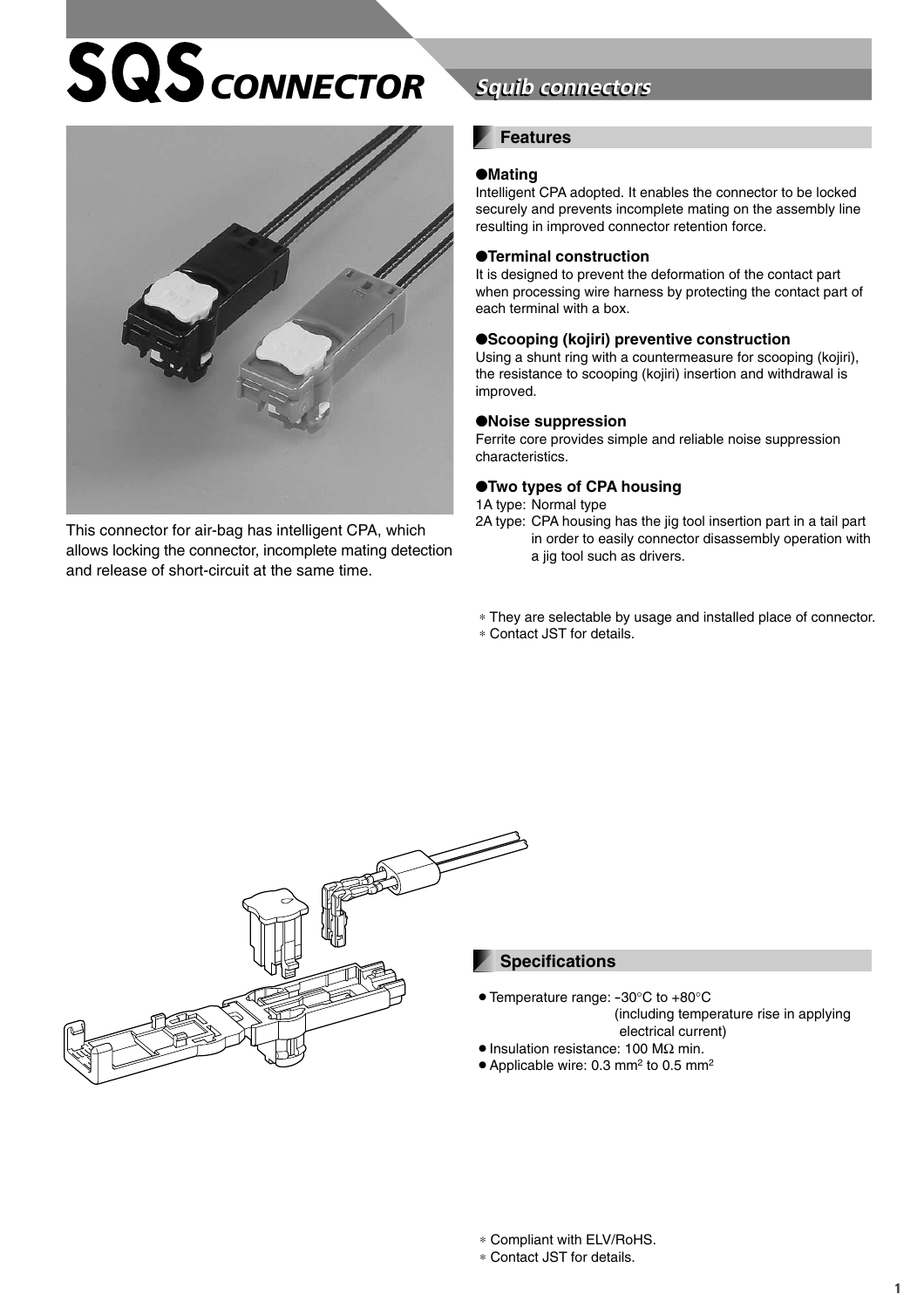# **SQS** *CONNECTOR*

## **Female terminal**



|                                         | Applicable wire range           |                         |           |  |
|-----------------------------------------|---------------------------------|-------------------------|-----------|--|
| Model No.                               | Conductor<br>(mm <sup>2</sup> ) | Insulation O.D.<br>(mm) | Q ty/reel |  |
| SQS-A03GF-P-P                           | $0.3 \text{ to } 0.5$           | 1.0 to 1.6              | 6,500     |  |
| SQS-A03GI-P-P                           | $0.3$ to $0.5$                  | 1.0 to $1.6$            | 6,500     |  |
| <b>Material and Finish</b>              |                                 |                         |           |  |
| GF: Copper alloy, nickel-undercoated,   |                                 |                         |           |  |
| Contact area; gold-plated (0.4 um min.) |                                 |                         |           |  |
| GI: Copper alloy, nickel-undercoated,   |                                 |                         |           |  |
| Contact area; gold-plated (0.8 µm min.) |                                 |                         |           |  |
|                                         |                                 |                         |           |  |

### **Female housing**



| Circuits | Model No.            | Keying<br>figure | Q ty/box | Color  |
|----------|----------------------|------------------|----------|--------|
|          | SQSR-02H-1A-K        | A code           | 1,000    | Black  |
| 2        | <b>SQSR-02H-1B-M</b> | B code           | 1,000    | Green  |
|          | SQSR-02H-1C-D        | C code           | 1,000    | Orange |
| Material |                      |                  |          |        |
| PBT      |                      |                  |          |        |